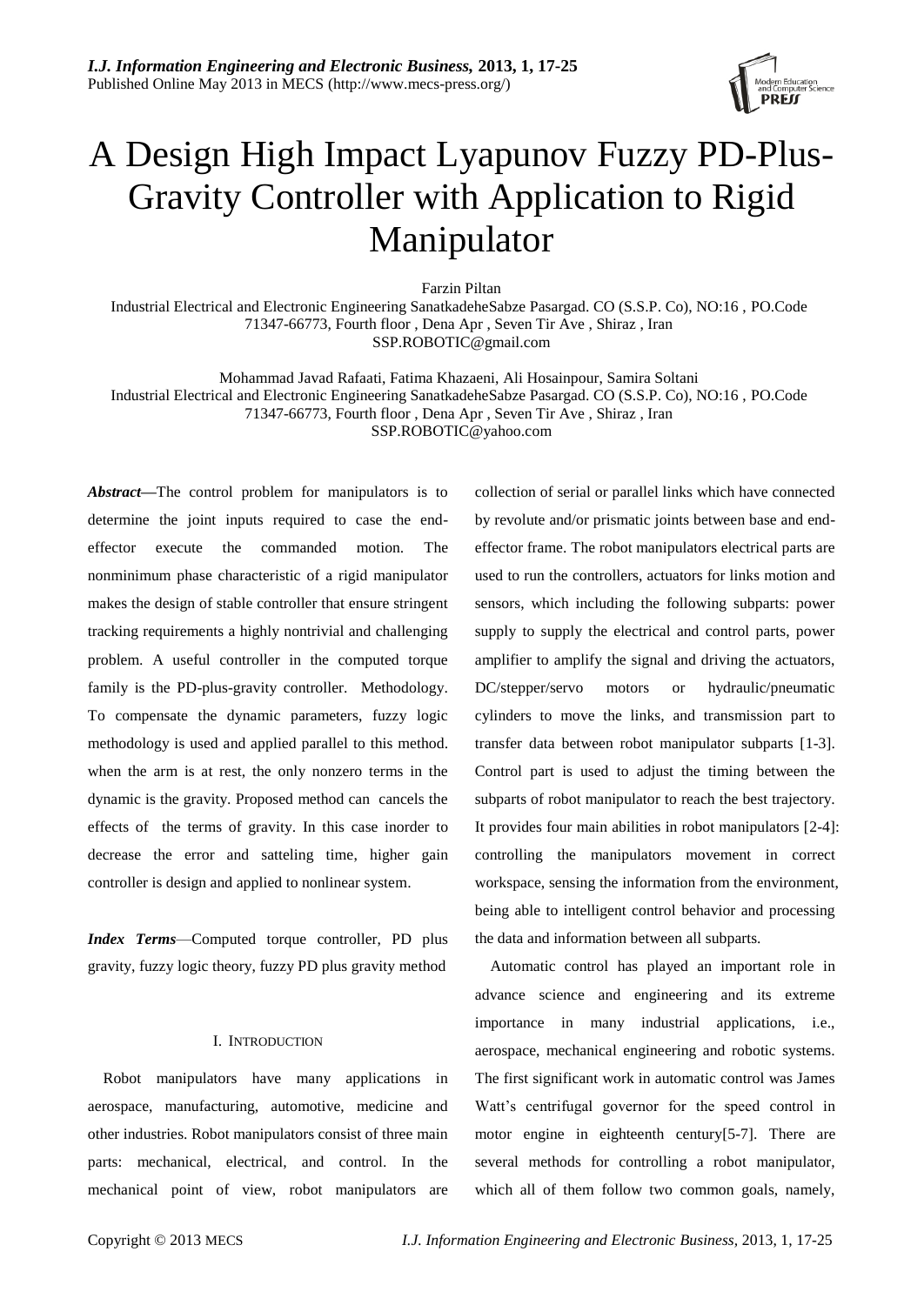hardware/software implementation and acceptable performance. However, the mechanical design of robot manipulator is very important to select the best controller but in general two types schemes can be presented, namely, a joint space control schemes and an operation space control schemes[1]. Joint space and operational space control are closed loop controllers which they have been used to provide robustness and rejection of disturbance effect. The main target in joint space controller is design a feedback controller that allows the actual motion ( $q_a(t)$ ) tracking of the desired motion ( $q_d(t)$ ). This control problem is classified into two main groups. Firstly, transformation the desired motion  $X_d(t)$ to joint variable  $q_d(t)$  by inverse kinematics of robot manipulators [8]. The main target in operational space controller is to design a feedback controller to allow the actual end-effector motion  $X_a(t)$  to track the desired endeffector motion  $X_d(t)$ .

Some of robot manipulators are controlled by linear PID controllers, but the design of linear controller for robot manipulator is extremely difficult because this system is hardly nonlinear and uncertain [6-8]. To reduce the above challenges, the nonlinear robust controller is used to control of nonlinear systems. Computed torque controller (CTC) is a powerful nonlinear controller which it widely used in control of robot manipulator. It is based on feedback linearization and computes the required arm torques using the nonlinear feedback control law. This controller works very well when all dynamic and physical parameters are known but when the robot manipulator has variation in dynamic parameters, the controller has no acceptable performance[9-10]. In practice, most of physical systems (e.g., robot manipulators) parameters are unknown or time variant, therefore, computed torque like controller used to compensate dynamic equation of robot manipulator[11-17]. Research on computed torque controller is significantly growing on robot manipulator application which has been reported in [12-17]. Vivas and Mosquera [6]have proposed a predictive functional

controller and compare to computed torque controller for tracking response in uncertain environment. However both controllers have been used in feedback linearization, but predictive strategy gives better result as a performance. A computed torque control with non parametric regression models have been presented for a robot arm[7]. This controller also has been problem in uncertain dynamic models. Based on [1, 6]and [15-16] computed torque controller is a significant nonlinear controller to certain systems which it is based on feedback linearization and computes the required arm torques using the nonlinear feedback control law. When all dynamic and physical parameters are known, computed torque controller works fantastically; practically a large amount of systems have uncertainties, therefore PD plus gravity is one of the best case to solve this challenge. A useful controller in the CTC family is the PD plus gravity controller. This method is much simpler to implement than the exact CTC. Control robot arm manipulators using model-based controllers are based on manipulator dynamic model. These controllers often have many problems for modelling. Conventional controllers require accurate information of dynamic model of robot manipulator, but most of time these models are MIMO, nonlinear and partly uncertain therefore calculate accurate dynamic model is complicated [13]. The main reasons to use fuzzy logic methodology are able to give approximate recommended solution for uncertain and also certain complicated systems to easy understanding and flexible. Fuzzy logic provides a method to design a model-free controller for nonlinear plant with a set of IF-THEN rules [12-17]. The applications of artificial intelligence such as neural networks and fuzzy logic in modelling and control are significantly growing especially in recent years.

One of the significant challenges in control algorithms is a linear behavior controller design for nonlinear systems (e.g., robot manipulator). Some of robot manipulators which work in industrial processes are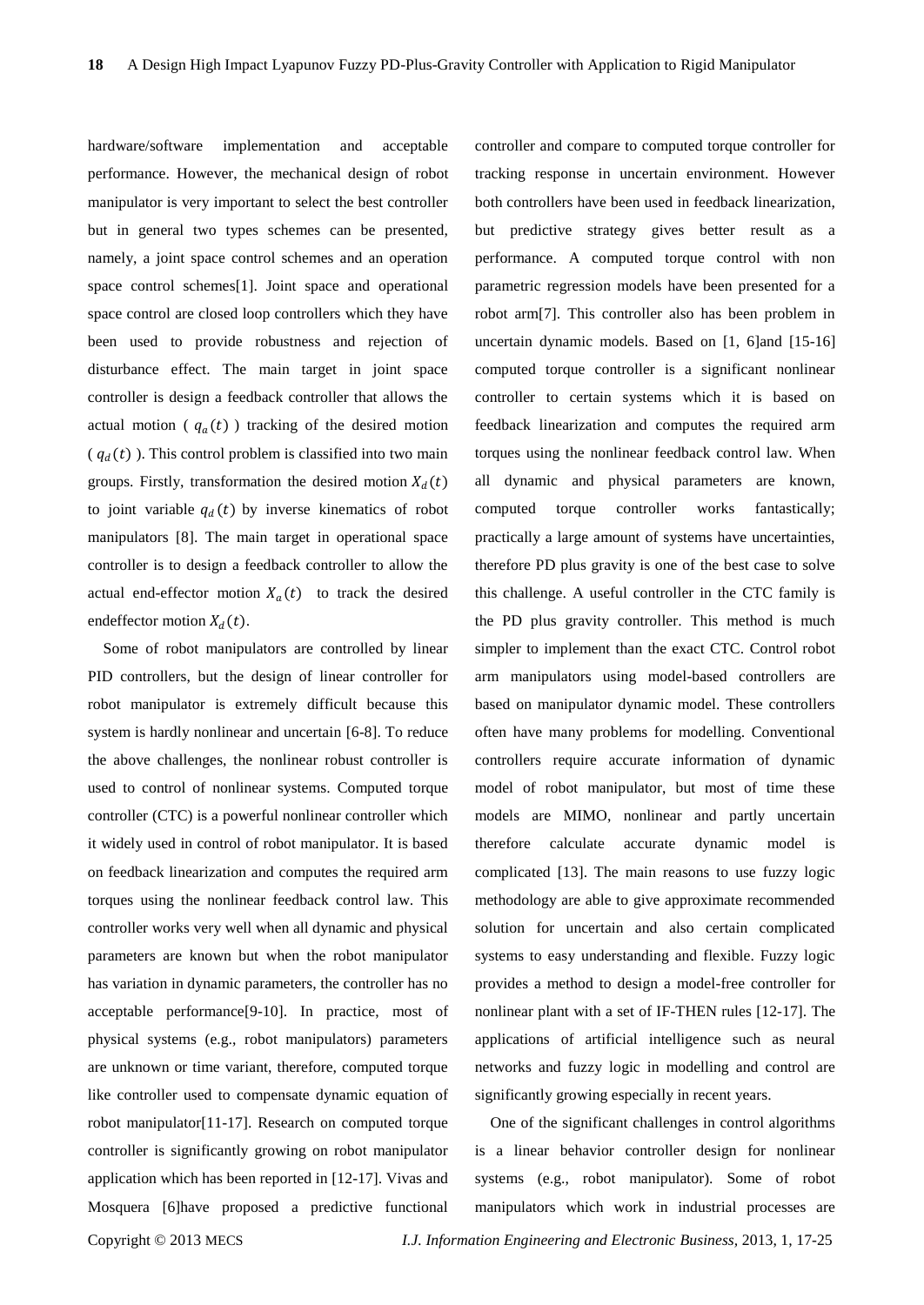controlled by linear PID controllers, but the design of linear controller for robot manipulators is extremely difficult because they are hardly nonlinear and uncertain. To reduce the above challenges, the nonlinear robust controller is used to control of robot manipulator. PD plus gravity is a nonlinear controller [7]. Parallel fuzzy PD plus gravity controller is used to control of highly nonlinear systems especially for robot manipulators. Estimate nonlinear equivalent dynamic formulation in uncertain dynamic parameter is the main drawback in pure PD plus gravity controller. The nonlinear equivalent dynamic formulation problem in uncertain system is solved by using fuzzy logic theorem. Fuzzy logic theory is used to estimate the system's dynamics. This methodology is based on applied fuzzy logic in PD plus gravity to estimate the nonlinear term of robot manipulator.

This paper is organized as follows: In section 2, main subject of modeling robot manipulator formulation, detail of computed torque methodology, introduction to PD plus gravity methodology and fuzzy logic method are presented. Detail of proposed methodology is presented in section 3. In section 4, the simulation result is presented and finally in section 5, the conclusion is presented.

# II. THEORY

## *A. Dynamic Formulation of Robot Manipulator*

Based on mechanical and control methodologies research in robotic system, mechanical design, type of actuators and type of systems drive play important roles to have the best performance controller. Types of kinematics chain, i.e., serial Vs. parallel manipulators, and types of connection between link and join actuators, i.e., highly geared systems Vs. direct-drive systems are presented in the following sections because these topics played important roles to select and design the best acceptable performance controllers [1, 6, 14]. A serial

link robot is a sequence of joints and links which begins with a base frame and ends with an end-effector. This type of robot manipulators, comparing with the load capacity is more weightily because each link must be supported the weights of all next links and actuators between the present link and end-effector [1, 6]. Serial robot manipulators have been used in automotive industry, medical application, and also in research laboratories [1, 6]. Study of robot manipulators is classified into two main groups: kinematics and dynamics. Dynamic equation is the study of motion with regard to forces. Dynamic modeling is vital for control, mechanical design, and simulation. It is used to describe dynamic parameters and also to describe the relationship between displacement, velocity and acceleration to force acting on robot manipulator. The equation of an *n-DOF* robot manipulator governed by the following equation [1, 4]:

$$
M(q)\ddot{q} + N(q,\dot{q}) = \tau \tag{1}
$$

Where  $\tau$  is actuation torque, M (q) is a symmetric and positive define inertia matrix,  $N(q, \dot{q})$  is the vector of nonlinearity term. This robot manipulator dynamic equation can also be written in a following form [1]:

$$
\tau = M(q)\ddot{q} + B(q)[\dot{q}\dot{q}] + C(q)[\dot{q}]^{2} + G(q)
$$
 (2)

Where  $B(q)$  is the matrix of coriolios torques,  $C(q)$  is the matrix of centrifugal torques, and  $G(q)$  is the vector of gravity force. The dynamic terms in equation (2) are only manipulator position. This is a decoupled system with simple second order linear differential dynamics. In other words, the component  $\ddot{q}$  influences, with a double integrator relationship, only the joint variable  $q_i$ , independently of the motion of the other joints. Therefore, the angular acceleration is found as to be [3]:

$$
\ddot{q} = M^{-1}(q) \cdot {\tau - N(q, \dot{q})}
$$
 (3)

This technique is very attractive from a control point of view.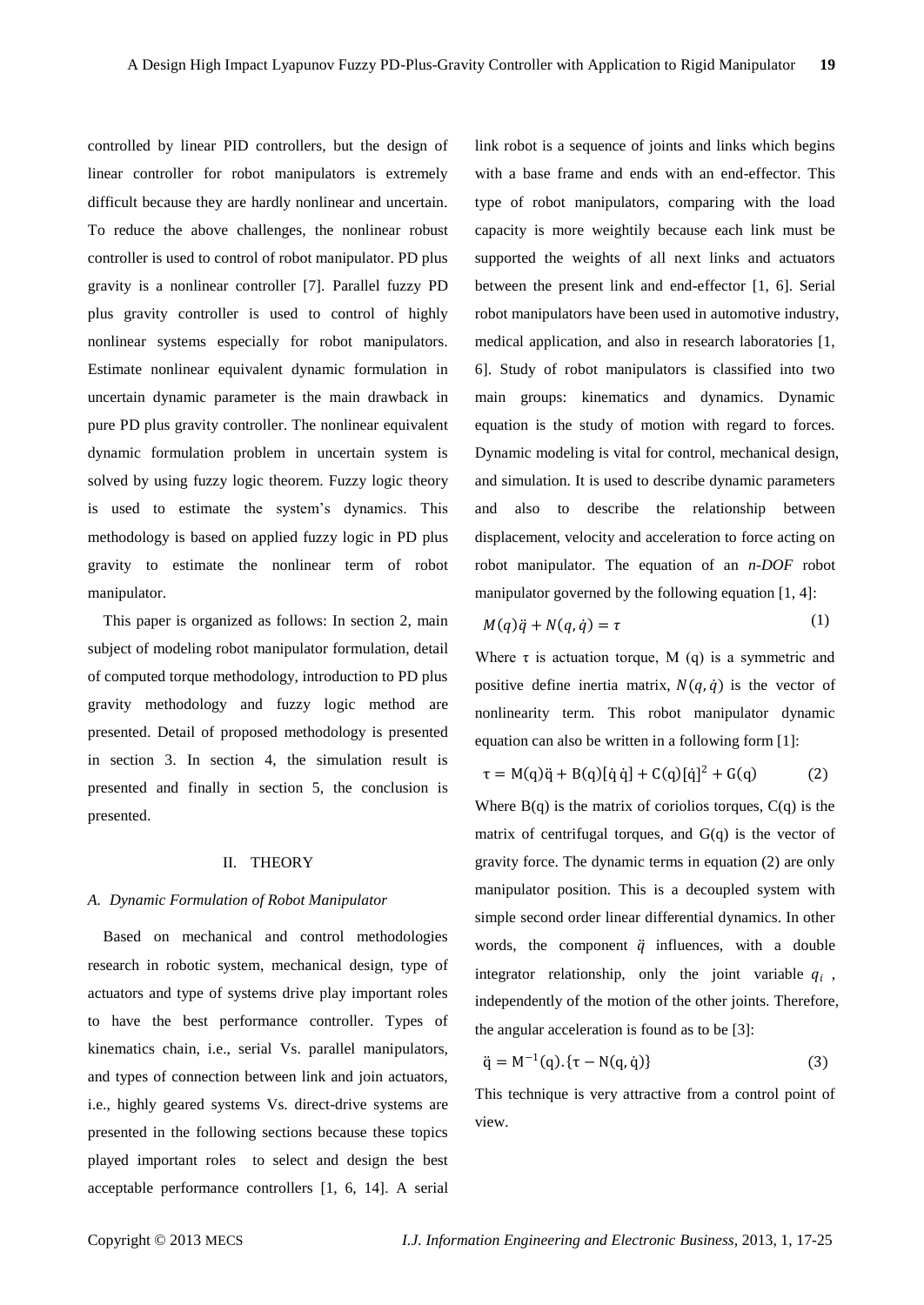#### *B. Computed Torque Controller*

Computed torque controller (CTC) is a powerful nonlinear method, which it is widely used in control of robot manipulator. It is based on feedback linearization and computes the required results using the nonlinear feedback control law. This controller works very well when all dynamic and physical parameters are known. In practice, most of physical systems parameters are unknown or time variant, therefore, CTC must to mixed to the other methodology to compensate dynamic equation of robot manipulator. VIVAS and MOSQUERA have proposed a computed torque controller for tracking response in uncertain environment. They compared this method and predictive methodology, however both controllers have been used in feedback linearization, but predictive strategy gives better result as a performance in above research. If an alternative linear state-space equation in the form  $\dot{x} = Ax + BU$  can be defined as

$$
\dot{\mathbf{x}} = \begin{bmatrix} 0 & 1 \\ 0 & 0 \end{bmatrix} \mathbf{x} + \begin{bmatrix} 0 \\ 1 \end{bmatrix} \mathbf{N} \tag{4}
$$

With  $N = B(q)[\dot{q} \dot{q}] + C(q)[\dot{q}]^2 + G(q)$  and this is known as the Brunousky canonical form. By equation (4) and (5) the Brunousky canonical form can be written in terms of the state  $\mathbf{x} = [\mathbf{e}^T \ \dot{\mathbf{e}}^T]^T$  as [1]:

$$
\frac{d}{dt} \begin{bmatrix} e \\ \dot{e} \end{bmatrix} = \begin{bmatrix} 0 & I \\ 0 & 0 \end{bmatrix} \cdot \begin{bmatrix} e \\ \dot{e} \end{bmatrix} + \begin{bmatrix} 0 \\ I \end{bmatrix} N \tag{5}
$$

This is a nonlinear feedback control law that guarantees tracking of robot manipulator trajectory. Selecting proportional-plus-derivative (PD) feedback for N(t) results in the PD-CTC ;

$$
\tau = M(q)(\ddot{q}_d + K_v \dot{e} + K_p e) + N(q, \dot{q})
$$
\n(6)

According to the linear system theory, convergence of the tracking error to zero is guaranteed. Where  $K_n$  and  $K_v$ are the controller gains. The result schemes is shown in Figure 1, in which two feedback loops, namely, inner loop and outer loop, which an inner loop is a compensate loop and an outer loop is a tracking error loop.



Fig 1: PD CTC with application to rigid manipulator

When all dynamic and physical parameters are known computed torque controller works superbly; practically a large amount of systems have uncertainties and PD plus gravity controller reduce this kind of limitation.

## *C. PD Plus Gravity Methodology*

A useful family of computed torque controller (CTC) is PD plus Gravity which the results when  $M = I, N =$  $G(q)$ . Based on CTC method and uncertainty in dynamic formulation, this method is defined by the following formulation;

$$
\tau = M(q)(\ddot{q}_d + K_v \dot{e} + K_p e) + G(q)
$$
 (7)

If the Lyapunov function in this method defined as follows;

$$
V = \left(\frac{1}{2}\right) \left(M(q) \times \dot{q}^T \times \dot{q}\right) + \left(e^T K_p e\right) \tag{8}
$$

and the differentiate to obtain

$$
\dot{V} = (\dot{q}^{T})(M(q) \times \ddot{q} + \frac{1}{2}\dot{q}\dot{M} - K_{p}e)
$$
\n(9)

Based on CTC formulation and Lyapunov formulation in CTC;

$$
\dot{V} = (\dot{q}^{T})(\frac{1}{2}M(\dot{q}) - (N(q, \dot{q}) + G(q)) \times \dot{q} = \dot{q}^{T}K_{v}\dot{q}
$$
\n(10)

Therefore the skew symmetry of the first term is given by;

$$
\dot{V} = -\dot{q}^{T} K_{v} \dot{q}
$$
 (11)

Based on above formulation this methodology has demonstrate stability in the sense of Lyapunov in bounded of error and joint velocity when  $\dot{V}$  is negative.

## *D. Fuzzy Logic Methodology*

Based on foundation of fuzzy logic methodology; fuzzy logic controller has played important rule to design nonlinear controller for nonlinear and uncertain systems [16-17]. However the application area for fuzzy control is really wide, the basic form for all command types of controllers consists of; Input fuzzification (binary-to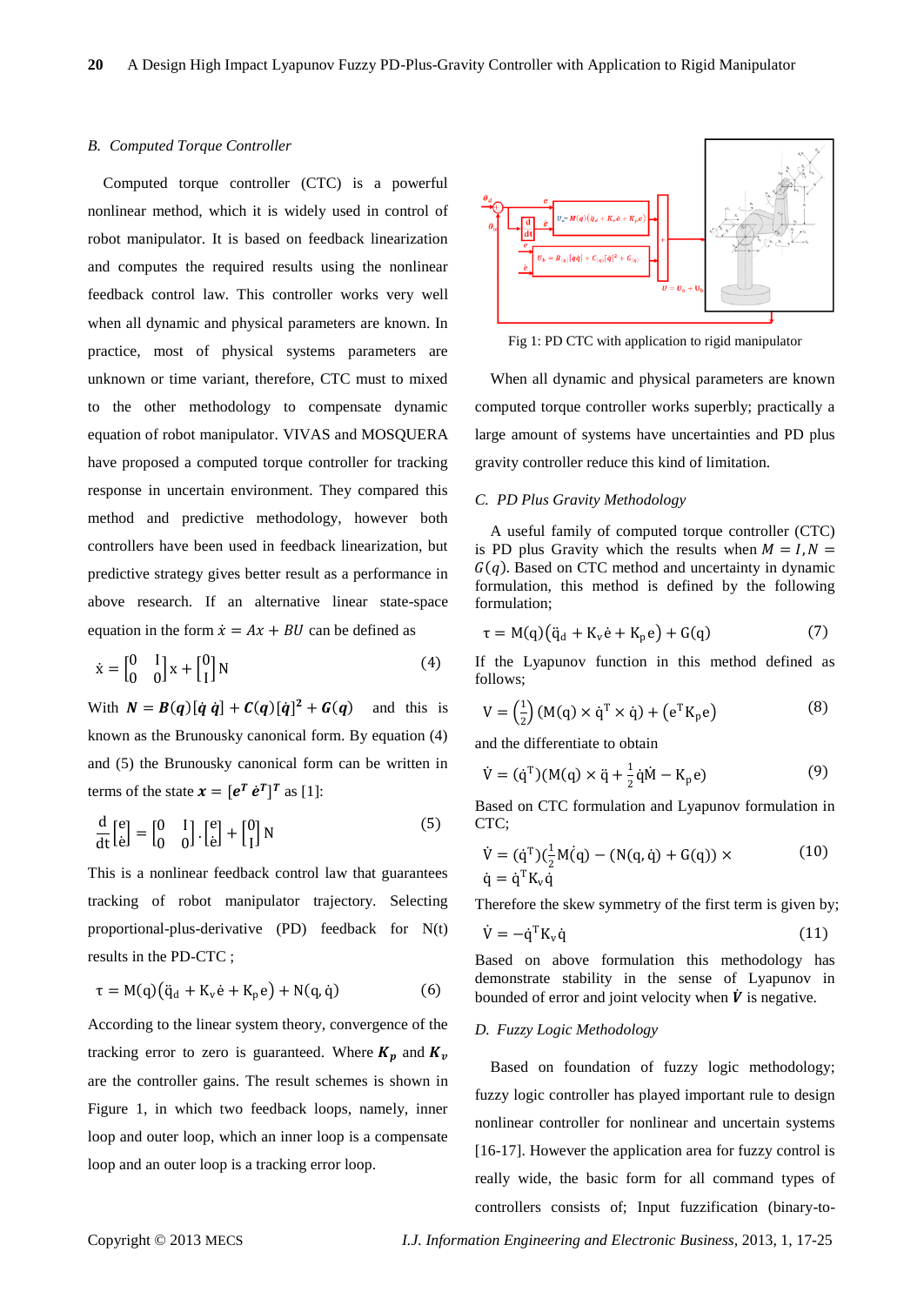fuzzy [B/F] conversion) Fuzzy rule base (knowledge base), Inference engine and Output defuzzification (fuzzy-to-binary [F/B] conversion). Figure 2 shows a fuzzy controller part.



Fig 2: Fuzzy Controller Part

The fuzzy inference engine offers a mechanism for transferring the rule base in fuzzy set which it is divided into two most important methods, namely, Mamdani method and Sugeno method. Mamdani method is one of the common fuzzy inference systems and he designed one of the first fuzzy controllers to control of system engine. Mamdani's fuzzy inference system is divided into four major steps: fuzzification, rule evaluation, aggregation of the rule outputs and defuzzification. Michio Sugeno use a singleton as a membership function of the rule consequent part. The following definition shows the Mamdani and Sugeno fuzzy rule base

if x is A and y is B then z is C'mamdani' 
$$
(12)
$$
 if x is A and y is B then z is  $f(x, y)'$  *subgeno'*

When  $x$  and  $y$  have crisp values fuzzification calculates the membership degrees for antecedent part. Rule evaluation focuses on fuzzy operation  $(AND/OR)$  in the antecedent of the fuzzy rules. The aggregation is used to calculate the output fuzzy set and several methodologies can be used in fuzzy logic controller aggregation, namely, Max-Min aggregation, Sum-Min aggregation, Maxbounded product, Max-drastic product, Max-bounded sum, Max-algebraic sum and Min-max. Two most common methods that used in fuzzy logic controllers are

Max-min aggregation and Sum-min aggregation. Maxmin aggregation defined as below;

$$
\mu_{U}(x_{k}, y_{k}, U) = \mu_{U_{i=1}^{r} F R^{i}}(x_{k}, y_{k}, U)
$$
\n
$$
= \max \{ \min_{i=1}^{r} \left[ \mu_{R_{pq}}(x_{k}, y_{k}), \mu_{p_{m}}(U) \right] \}
$$
\n(13)

The Sum-min aggregation defined as below

$$
\mu_{U}(x_{k}, y_{k}, U) = \mu_{U_{i=1}^{r} FR^{i}}(x_{k}, y_{k}, U)
$$
\n
$$
= \sum \min_{i=1}^{r} \left[ \mu_{R_{pq}}(x_{k}, y_{k}), \mu_{p_{m}}(U) \right]
$$
\n(14)

where r is the number of fuzzy rules activated by  $x_k$  and  $y_k$  and also  $\mu_{U_{i=1}^rFR^i}(x_k, y_k, U)$  is a fuzzy interpretation of  $i - th$  rule. Defuzzification is the last step in the fuzzy inference system which it is used to transform fuzzy set to crisp set. Consequently defuzzification's input is the aggregate output and the defuzzification's output is a crisp number. Centre of gravity method  $(COG)$  and Centre of area method  $(COA)$  are two most common defuzzification methods, which  $COG$  method used the following equation to calculate the defuzzification

$$
COG(x_k, y_k) = \frac{\sum_{i} U_i \sum_{j=1}^{r} \mu_u(x_k, y_k, U_i)}{\sum_{i} \sum_{j=1}^{r} \mu_u(x_k, y_k, U_i)}
$$
(15)

and  $COA$  method used the following equation to calculate the defuzzification

$$
COA(x_k, y_k) = \frac{\sum_{i} U_i \cdot \mu_u(x_k, y_k, U_i)}{\sum_{i} \mu_{U} \cdot (x_k, y_k, U_i)}
$$
(16)

Where  $COG(x_k, y_k)$  and  $COA(x_k, y_k)$  illustrates the crisp value of defuzzification output,  $U_i \in U$  is discrete element of an output of the fuzzy set,  $\mu_U$ .  $(x_k, y_k, U_i)$  is the fuzzy set membership function, and  $r$  is the number of fuzzy rules.

# III. METHODOLOGY

The method of computed torque control works quite well, and we can have better control than linear PD or PID control, but only if we have all necessary information about nonlinear dynamic formulation of system and the parameters of robot manipulator. These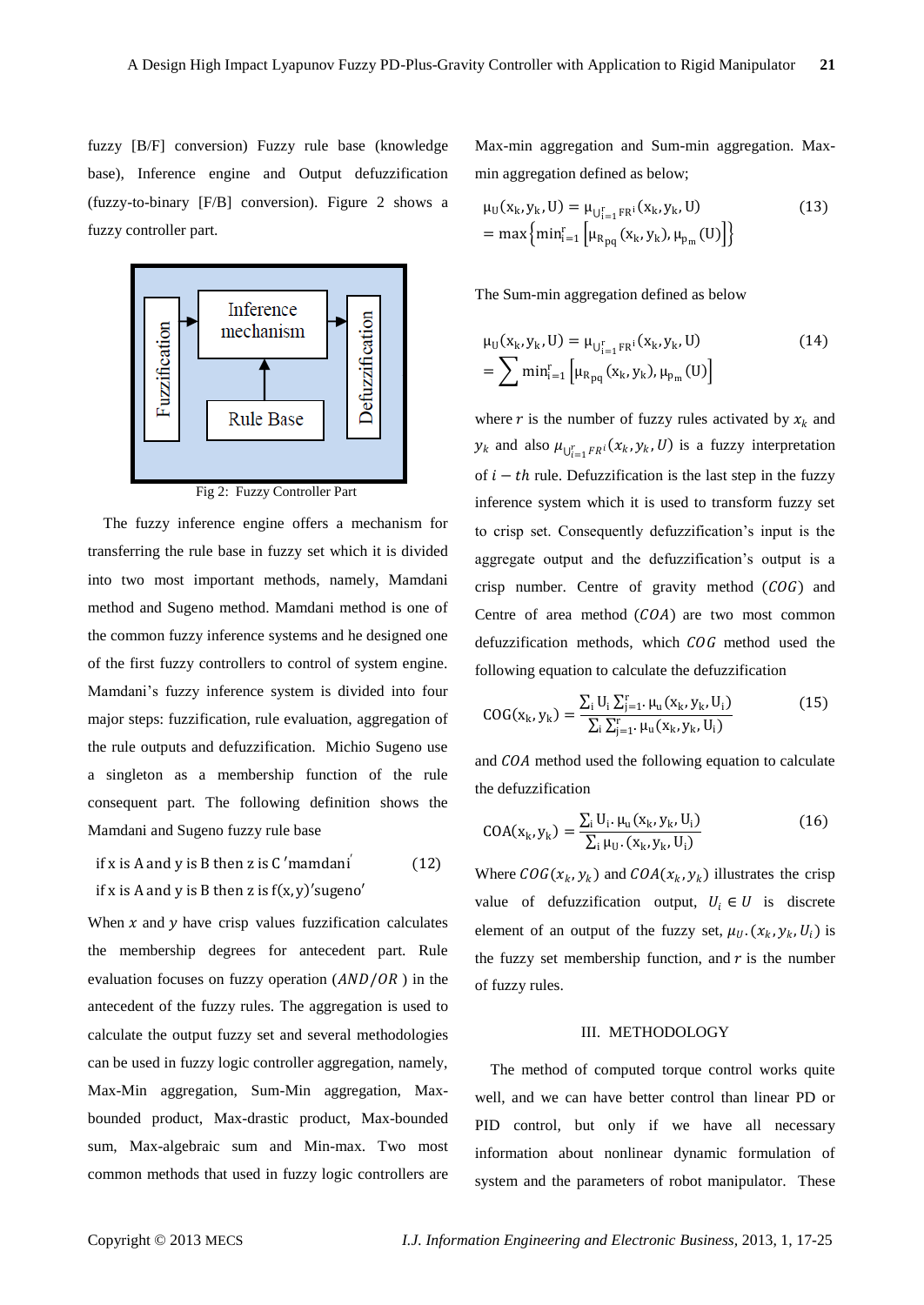are very hard to have in practice. At the same time, the dynamics of the robot can change during the process, and that can affect the result of the control, too. In this case the result of CTC can decrease because the inquiry of dynamic model. To avoid of this situation fuzzy logic method can applied to PD plus gravity method to estimate uncertainty and nonlinear part which it is caused to reduce the performance quality. In this case we can achieve the desired settling time and we can achieve very small steady state tracking errors. Based on fuzzy logic methodology

$$
f(x) = U_{\text{fuzzy}} = \sum_{l=1}^{M} \theta^{T} \zeta(x)
$$
 (17)

where  $\theta^T$  is adjustable parameter (gain updating factor) and  $\zeta(x)$  is defined by

$$
\zeta(x) = \frac{\sum_{i} \mu(x_i) x_i}{\sum_{i} \mu(x_i)}\tag{18}
$$

Where  $\mu(x_i)$  is membership function.  $\tau_{fuzzy}$  is defined as follows;

$$
\tau_{\text{fuzzy}} = \sum_{l=1}^{M} \theta^T \zeta(x) = B(q) [\dot{q} \dot{q}] +
$$
\n
$$
C(q) [\dot{q}]^2
$$
\n(19)

This methodology has three main parts; linear PD part based on PD linear formulation, nonlinear gravity part to eliminate the term of gravity and fuzzy like nonlinear equivalent part to eliminate the nonlinearity part. Based on this methodology;

$$
\tau = M(q)(\ddot{q}_d + K_v \dot{e} + K_p e) + G(q) +
$$
\n
$$
\sum_{i=1}^{M} \theta^T \zeta(x)
$$
\n(20)

If the Lyapunov function in this method defined as follows;

$$
V = \left(\frac{1}{2}\right) (M(q) \times \dot{q}^T \times \dot{q}) + \left(e^T K_p e\right) +
$$
  
\n
$$
\frac{1}{2} \sum_{j=1}^{M} \frac{1}{\gamma_j} \phi^T \cdot \phi_j
$$
\n(21)

and the differentiate to obtain

$$
\dot{V} = (\dot{q}^{T}) \left( M(q) \times \ddot{q} + \frac{1}{2} \dot{q} \dot{M} - K_{p} e \right) +
$$
\n
$$
\sum_{j=1}^{M} \frac{1}{\gamma_{j}} \phi^{T} \cdot \dot{\phi}_{j}
$$
\n(22)

Based on (10) and (11);

$$
\dot{V} = (\dot{q}^{T})(\frac{1}{2}M(\dot{q}) - (N(q, \dot{q}) + G(q)) \times
$$
 (23)

$$
\begin{aligned} \dot{q} + \sum_{j=1}^M \frac{1}{\gamma_j} \varphi^T \cdot \dot{\varphi}_j &= \dot{q}^T K_v \dot{q} + \\ \sum_{j=1}^M \frac{1}{\gamma_j} \varphi^T \cdot \dot{\varphi}_j \end{aligned}
$$

Therefore the skew symmetry of the first term is given by;  $\dot{V} = -\dot{q}^{T} K_{v} \dot{q} - \sum_{j=1}^{M} \frac{1}{v_{j}}$ γj  $J_{J=1}^M \frac{1}{v} \phi^T \cdot \dot{\phi}_j$ (24)

The proposed methodology is shown in Figure 3.



Fig 3: Block diagram of proposed fuzzy PD plus gravity with application to robot manipulator

# IV. RESULTS AND DISCUSSION

Proposed fuzzy PD plus gravity (proposed) and PD plus gravity controller (PDG) was used to decrease the error. The simulation was implemented in MATLAB/SIMULINK environment.

**Tracking performances:** based on proposed formulation in PD plus gravity method and fuzzy PD plus gravity method; the performance of these controllers are depended on the PD  $(K_p \text{ and } K_v)$  and gain updating factor coefficients. These factors are calculated by optimization method.



and PD gravity method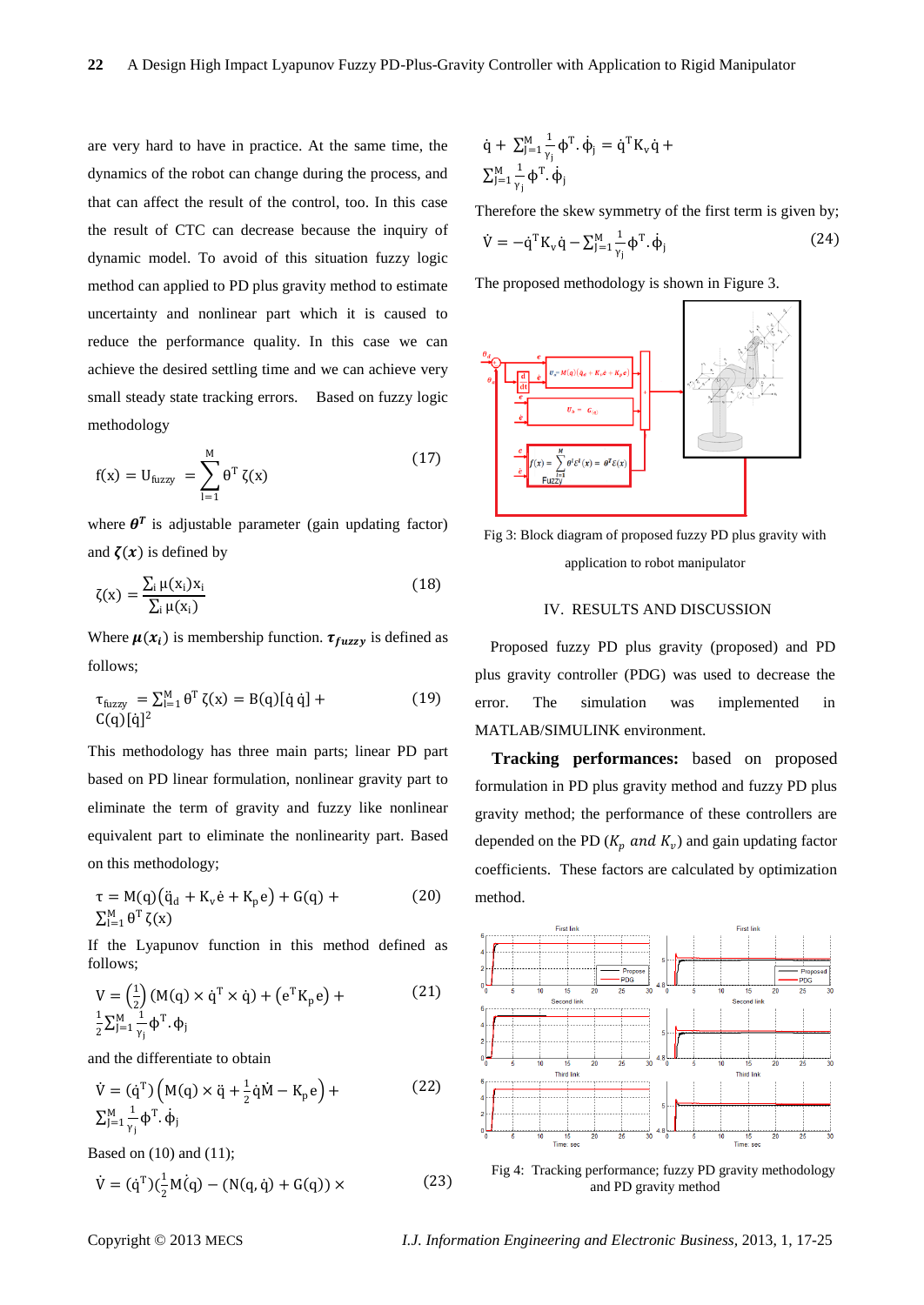Based on simulation results the Steady State and RMS error in proposed method (Steady State error =1e-6 and RMS error=1.2e-6) are fairly lower than PDG's (Steady State error  $\approx -3e - 5$  and RMS error=  $-1.34e - 5$ ) Based on Figure it is found fairly fluctuations in trajectory responses. Based on Figure 4, this trajectory performance is used for comparisons of above controllers in certain systems. In this state proposed method and conventional PD plus gravity with have an acceptable trajectory performance.

**Disturbance rejection:** Figure 5 shows the proposed and pure PD plus gravity in presence of 15% disturbance. Figure 5 shows the power disturbance elimination in these two types of controller. The disturbance rejection is used to test the robustness comparisons of these two controllers for desired trajectory. A band limited white noise with predefined of 15% the power of input signal is applied to the trajectory. It found fairly fluctuations in trajectory responses.



Fig 5: Disturbance rejection; fuzzy PD gravity methodology and PD gravity method

Based on Figure 5; by comparing response trajectory with 15% disturbance of relative to the input signal amplitude in fuzzy PD gravity method and gravity method, fuzzy PD gravity method's overshoot about (1%) is lower than gravity method's (9.1%). fuzzy PD gravity method's rise time (0.5) is lower than PD gravity method's (0.53). Besides the Steady State and RMS error in fuzzy PD gravity method (Steady State error =1.6e-6 and RMS error=1.9e-6) are fairly lower than PD gravity

method's (Steady State error  $\approx 0.003$  and RMS error=0.0048). Based on Figure 5, PD gravity method has oscillation in trajectory response with regard to 15% of the input signal disturbance but fuzzy PD gravity method is more robust.

### V. CONCLUSION

In this research, we develop a robust model free dynamical controller for solving the problem of tracking and regulation for both of certain and uncertain dynamic parameters. The design of the controller is based on eliminate the gravity of rigid link manipulator and estimate the centrifugal torques and coriolios torques parameters of robot manipulator by artificial intelligence method. Stability conditions imposed the output performance is insensitive to the disturbances. Furthermore, PD plus gravity method is investigated for comparative purpose. In this research the main control objective is to achieve sufficiently small tracking error. In order to increase the influence of disturbances on dynamic properties of the output trajectories, a high feedback gain, and a higher order output derivatives in the feedback loop are used. By simulation it was shown that the proposed fuzzy PD gravity method yields better results that conventional PD gravity method.

# ACKNOWLEDGMENT

The authors would like to thank the anonymous reviewers for their careful reading of this paper and for their helpful comments. This work was supported by the SSP Research and Development Corporation Program of Iran under grant no. 2012-Persian Gulf-3C.

## **REFERENCE**

- [1] T. R. Kurfess, *Robotics and automation handbook*: CRC, 2005.
- [2] J. J. E. Slotine and W. Li, *Applied nonlinear control* vol. 461: Prentice hall Englewood Cliffs, NJ, 1991.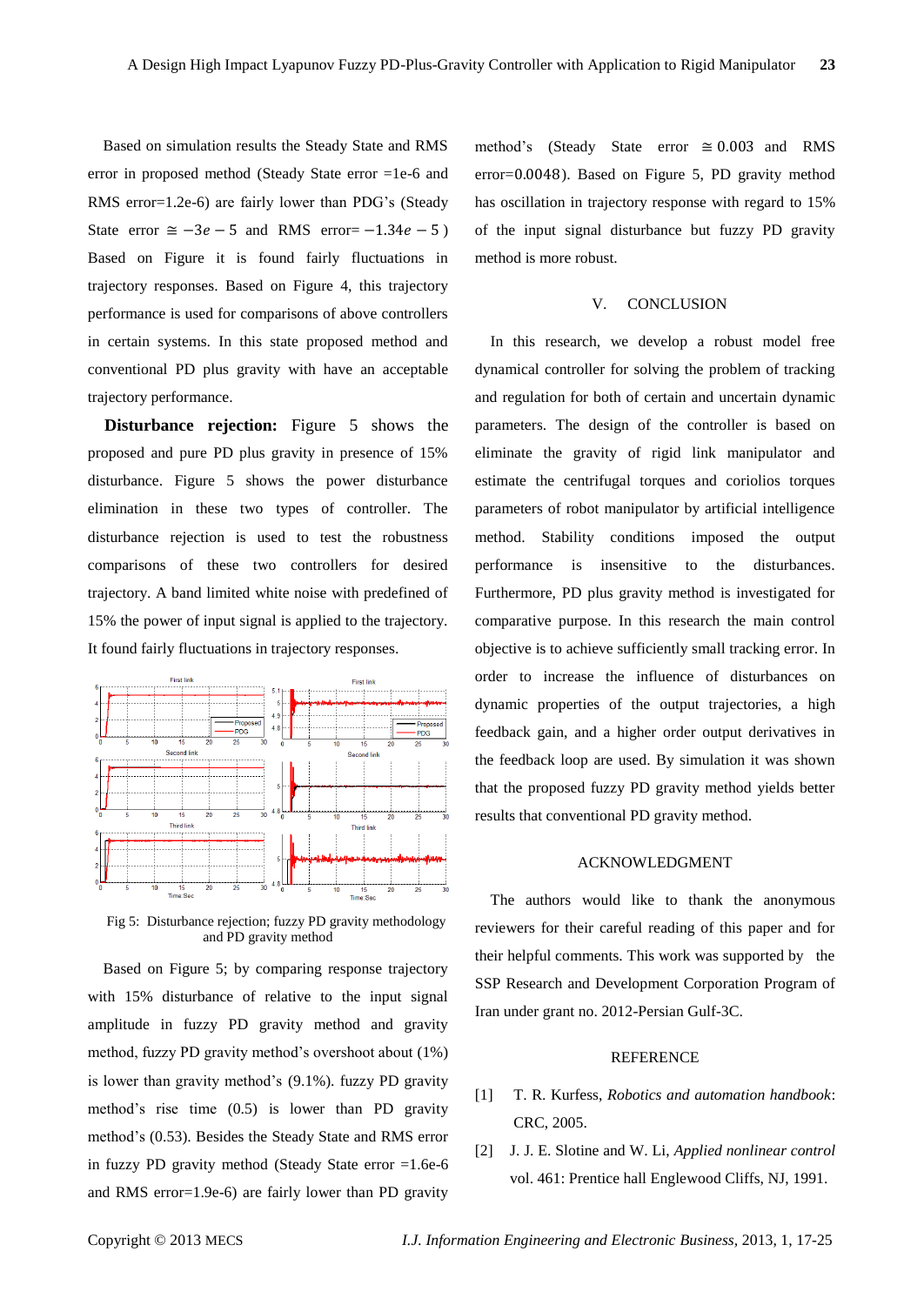- [3] B. Siciliano and O. Khatib, *Springer handbook of robotics*: Springer-Verlag New York Inc, 2008.
- [4] F. T. Cheng, T. L. Hour, Y. Y. Sun and T. H. Chen, "Study and resolution of singularities for a 6-DOF PUMA manipulator," *Systems, Man, and Cybernetics, Part B: Cybernetics, IEEE Transactions on, No. 2,* vol. 27, pp. 332-343, 2002.
- [5] M. W. Spong and M. Vidyasagar, *Robot dynamics and control*: Wiley-India, 2009.
- [6] A. Vivas and V. Mosquera, "Predictive functional control of a PUMA robot," Conference Proceedings, 2005.
- [7] D. Nguyen-Tuong, M. Seeger and J. Peters, "Computed torque control with nonparametric regression models," *IEEE conference proceeding,* 2008, pp. 212-217.
- [8] Farzin Piltan, Reza Bayat, Saleh Mehrara, Javad Meigolinejad "GDO Artificial Intelligence-Based Switching PID Baseline Feedback Linearization Method: Controlled PUMA Workspace," International Journal of Information Engineering and Electronic Business (IJIEEB), 4 (5):17-26, 2012.
- [9] Farzin Piltan, Bamdad Boroomand, Arman Jahed, Hossain Rezaie " Performance-Based Adaptive Gradient Descent Optimal Coefficient Fuzzy Sliding Mode Methodology". International Journal of Intelligent Systems and Applications (IJISA), 4 (11), 40-52, 2012.
- [10] Farzin Piltan, Nasri Sulaiman, M. H. Marhaban and R. Ramli, "Design On-Line Tunable Gain Artificial Nonlinear Controller," Journal of Advances In Computer Research, 2 (4): 75-83, 2011.
- [11] Farzin Piltan, N. Sulaiman, A. Jalali & F. Danesh Narouei, "Design of Model Free Adaptive Fuzzy Computed Torque Controller: Applied to Nonlinear Second Order System," International Journal of Robotics and Automation, 2 (4):232-244, 2011.
- [12] Farzin Piltan, N. Sulaiman, Payman Ferdosali, Mehdi Rashidi, Zahra Tajpeikar, "Adaptive MIMO

Fuzzy Compensate Fuzzy Sliding Mode Algorithm: Applied to Second Order Nonlinear System," International Journal of Engineering, 5 (5): 380-398, 2011.

- [13] Farzin Piltan, SH. Tayebi HAGHIGHI, N. Sulaiman, Iman Nazari, Sobhan Siamak, "Artificial Control of PUMA Robot Manipulator: A-Review of Fuzzy Inference Engine And Application to Classical Controller ," International Journal of Robotics and Automation, 2 (5):401-425, 2011.
- [14] Samira Soltani & Farzin Piltan, "*Design Artificial Nonlinear Controller Based on Computed Torque like Controller with Tunable Gain*". World Applied Science Journal,14 (9): 1306-1312, 2011.
- [15] Farzin Piltan, M. Keshavarz, A. Badri, A. Zargari , "Design novel nonlinear controller applied to robot manipulator: design new feedback linearization fuzzy controller with minimum rule base tuning method" International Journal of Robotics and Automation, 3(1): 1-18, 2012.
- [16] Farzin Piltan , M.H. Yarmahmoudi, M. Shamsodini, E.Mazlomian, A.Hosainpour. " PUMA-560 Robot Manipulator Position Computed Torque Control Methods Using MATLAB/SIMULINK and Their Integration into Graduate Nonlinear Control and MATLAB Courses" International Journal of Robotics and Automation, 3(3): 2012.
- [17] Farzin Piltan, R. Bayat, F. Aghayari, B. Boroomand. "Design Error-Based Linear Model-Free Evaluation Performance Computed Torque Controller" International Journal of Robotics and Automation, 3(3): 2012.



**Farzin Piltan** was born on 1975, Shiraz, Iran. In 2004 he is jointed the research and development company, SSP Co, Shiraz, Iran. In addition to 7 textbooks, Farzin

Piltan is the main author of more than 50 scientific papers

Copyright © 2013 MECS *I.J. Information Engineering and Electronic Business,* 2013, 1, 17-25